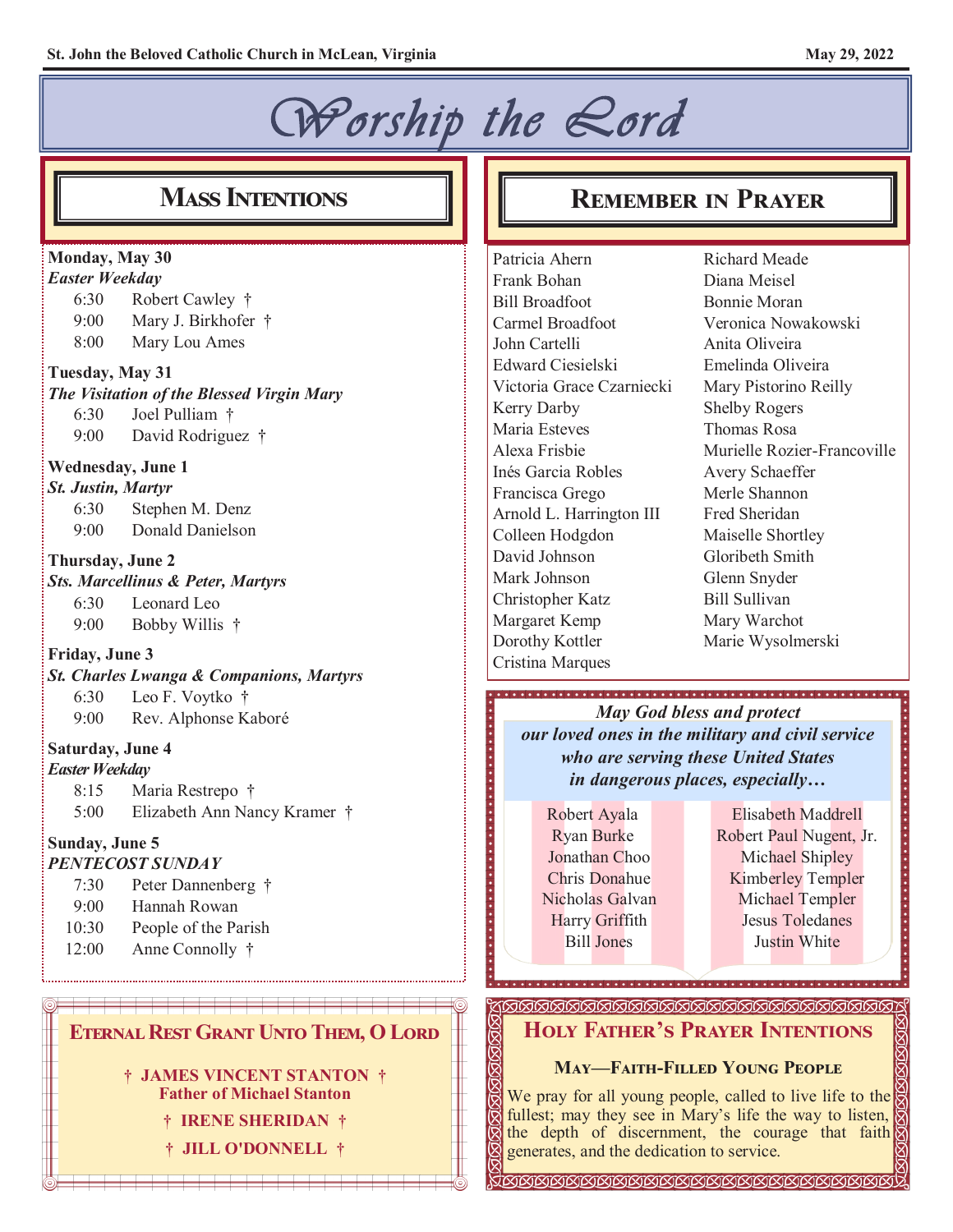# *Learn the Faith*

# **In Testimonium…**

#### **29 May 2022**

*Ordinary Form Extraordinary Form* **Ascension of the Lord Sunday after Ascension** Acts 1, 1-11 1Peter 4, 7-11 Psalm 47, 2-3.6-7.8-9 Psalm 46, 9 Ephesians 1,17-23 or John 14,18 Hebrews 9,24-28;10,19-23 Luke 24,46-53 John 15,26,27;16,1-4

**Another excerpt from "The Sadness of Christ" Part 2 by St. Thomas More**

#### **written by him in Tower of London as he awaited execution.**

 *For first must we pray for grace to know the way, and so say unto God with the Church: 'From blindness of heart, deliver us, O Lord.' And with the prophet also thus: 'Teach me to fulfil thy will, and shew me, O Lord, thy ways, and thoroughly instruct me in thy paths.' And secondly ought we heartily to wish, that in the fragrant odour of thy sweet savours, O God, and in the most pleasant breath of thy Holy Spirit, we may most joyfully run after thee. And if we misfortune to faint by the way (as God wot seldom do we otherwise) and like slothful losels scantly come after him a great way behind, let us forthwith say unto God: 'Take me by the right hand and lead me in thy way.' Now if we grow so feeble that we wax loath to go forth any further, and of sloth and niceness begin to stagger and to stand still, then let us make our prayer to God to draw us forward whether we will or no.*

 *And in conclusion if after fair handling we draw still stubbornly backward and, clean contrary to God's gracious pleasure and contrary to our own wealth, continue yet unreasonably stiffnecked, like a horse and mule which have no manner of understanding, here ought we in most humble wise to beseech almighty God, with the words of the prophet well serving for this purpose: 'With a snaffle and a bridle hold hard my jaws, O God, when I do not approach towards thee.' But of truth for as much as when we once fall to slothfulness, no virtuous disposition sooner goeth from us than doth our good devotion to pray, and that loath in our prayer are we to sue for those things, be they never so behovable, that we be unwilling to receive, long before must we, even while we be well disposed, earnestly take heed, that ere ever we fall into those dangerous diseases that the unquiet mind is cumbered withal, we devoutly call upon God's help by prayer, and in most lowly wise beseech him, that if it mishap us at any time afterward, either through any lewd lust of the flesh, or through any deceitful desire of worldly things, or through the wily trains of the devil, so to be overcome that we require anything against our own wealth, he would give no care to our such requests, but keep those things that we so pray for, very far from us, and again grant us plenty of those that he foreseeth shall be profitable unto us, make we never so much labour for the contrary*.

*Lord, give us the grace to love you as you deserve!*

Rev. Christopher J. Pollard



#### **Calendar Updates**

May 30 NO SCHOOL Memorial Day

JUNE 1 END OF YEAR HOUSE DAY June 2 Kindergarten & 8th Grade Graduation ALL SCHOOL MASS June 3 11:30 DISMISSAL June 7 Last day of school, 11:30 AM DISMISSAL

## **Check out our Summer Camp Offerings! [https://stjohnacademy.org/summer](https://stjohnacademy.org/summer-camp/)-camp/**

#### **Camp Highlight of the Week: Volleyball Camp**

June 27 - July 1 | 9:00am - 3:30pm

Elevate your daughter's game with a week of skills training, team play, and fun! Beginners and advanced players alike will benefit from these five days of fundamentals led by former Notre Dame 4-time volleyball conference champion and Division One coach, Molly Mehan.



#### **Camp Veritas** *July 24-30, 2022*

Youth entering 7th-9th grades are invited to have fun with other Catholic young people while getting to know Christ as their best friend. Daily activities include Laser Tag, swimming, paddle boats, soccer, volleyball and more! Reg-<br>istration is \$450/Camper, Volunteers are Free. istration is \$450/Camper, Volunteers are Free. Check out www.campveritas.org or contact mjacobeen@stjohncatholicmclean.org for more info.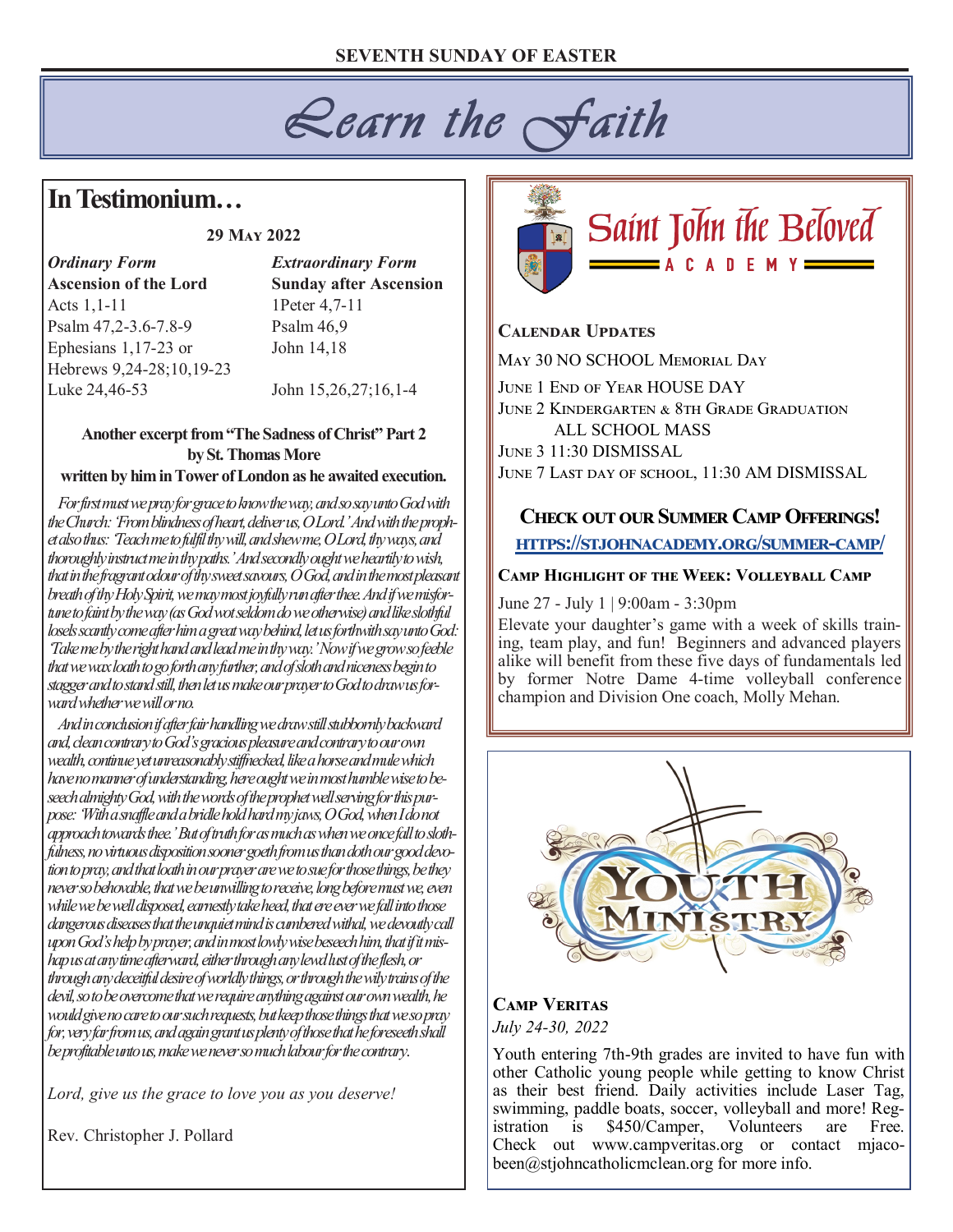



# **DIOCESE OF ARLINGTON NEWS**

#### **2022 Bishop's Lenten Appeal Begins!**



The 2022 BLA mailing was recently sent to parishioners. The theme this year is "Do this in remembrance of me." After reflecting upon the blessings God has given you, please prayerfully consider a pledge. The BLA funds programs and ministries that serve thousands of people in our diocese. Through the inspiration of

the BLA theme, let us remember the tender nature of Christ as together we give of ourselves to others. You make a gift at: www.arlingtondiocese.org or scan the QR code.

#### **GMU Catholic Campus Ministry**

#### *Thursday Night Gatherings*

George Mason University's Catholic Campus Ministry is hosting weekly summer events for college students and graduating high school seniors every Thursday night in June and July at the St. Robert Bellarmine Chapel (4515 Roberts Road, Fairfax). It's a great way to meet college students from different schools who are home for break and/or meet future classmates before school starts! Like us on Facebook: College Summers with GMU CCM. Find out more at www.gmuccm.org or email vsierral@gmu.edu.

#### **From the Office of Vocations**

#### *Sixth Sunday of Easter - May 22, 2022*

"Go and teach all nations, says the Lord." Do you feel a calling to be a teacher of the Word as a priest or consecrated religious? Call Father Michael Isenberg (703) 841-2514, or write:michael.isenberg@arlingtondiocese.org.

#### *Eight Seminarians to be Ordained Priests!*

On June 4, 2022, Bishop Burbidge will ordain eight deacon seminarians to the priesthood: Deacons Philip Briggs, Peter Clem, John O'Farrell, Mauricio Portillo, Robert Renner, Daniel Reuwer, Daniel Rice and Peter St. George. The Mass will be at the Cathedral of St. Thomas More at 11 a.m. and will be livestreamed. Visit 11 a.m. and will be livestreamed. www.ArlingtonDiocese.org/Ordinations to learn more about these men, what led them to seminary, and about the ordination events. Pray for our future priests!



## **ST. JOHN THE BELOVED PARISH NEWS**

#### **St. John Seniors' Club**

WHAT: Mass at 11:30, followed by Luncheon & Presentation at 12:00 in the school auditorium.

WHEN: Monday, June 6

WHO: St. John Parishioner, Robert McConnell, Principal of R.A. McConnell and Associates and Co-Founder of the U.S. Ukraine Foundation.

TOPIC: Bob will speak to us about the impact of the war in Ukraine on the people of that country and the ways in which we can aid them in their battle for survival as an independent nation. He will also touch on the broader regional and international implications of this conflict.

RSVP: Please sign up on the sheet in the Parish Office or call the Office at 703.356.7916.

DEADLINE: Friday, 3 June. Reservations are required because seating will be limited to ensure the safety of all in attendance.

SUGGESTED DONATION: \$15.00 at the door. For further information, please call Phil at 703.356.9788.

#### **A Crown for Our King?**

Do you have a devotion to the Sacred Heart? Though we have a crown of thorns for penitential seasons, we currently do not have a high-quality regal crown for Him to wear during the months of June and November. Vintage or new, it will be hard to reach without a step stool. If you'd like to help hunt and acquire a nice metal one for the statue in the vestibule, please contact the Sacristan. Vive Jésus! Long Live Jesus!

#### **Linens Volunteers Needed**

A few more volunteers are needed for the Sacred Linens Team. The linens, which sometime contain particles of Our Lord, are reverently purified and then laundered/ironed once a week. The schedule rotates among the members, one person per week. If you would like join the team, please contact the sacristan either directly or via the front office.

#### **Faith Direct**

Please consider joining the many parishioners who have already enrolled in Faith Direct for automated giving to the Parish. Faith Direct is a secure and convenient way to make online donations to the parish. This online giving is not only easy and convenient for you, but also is easier for our front office staff to process. Sign up today with Faith Direct at 866-507-8757 or go to www.faithdirect.net. Our Parish ID is VA77.\